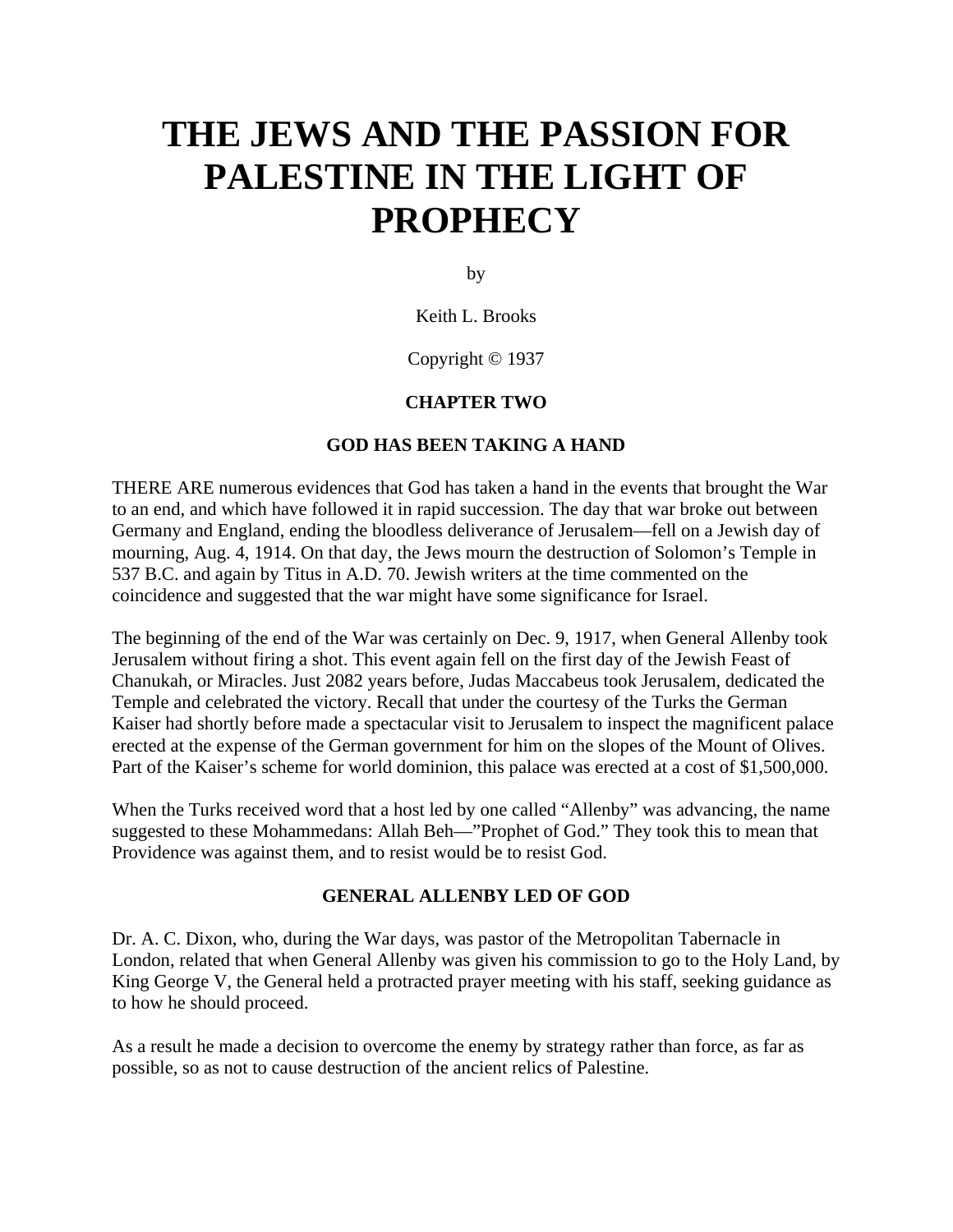Knowing that the primitive inhabitants were unfamiliar with airplanes, he requisitioned a large fleet of planes. When the Turks saw these huge birds flying over them, the forces were demoralized. Thus Isaiah 31:5 had a fulfillment: "**As birds flying, so will the Lord defend Jerusalem; defending also, he will deliver it; and passing over, he will preserve it**."

The Turks had an ancient proverb: "Not until the Nile flows into Palestine, shall the Turk be driven from Jerusalem." There was not the remotest possibility of such a thing. Yet when General Allenby's 90,000 men fought their way north from the Suez Canal, a long pipeline was laid to water the host. Nile water, drawn from a canal in Egypt, was filtered at the Kantara Water Works, and then pumped underneath the Suez Canal to reservoirs in the East bank. Here it was chlorinated and then carried through the pipe line through two hundred miles of arid desert into Palestine.

# **ALLENBY'S PROPHETIC ROLE**

It is interesting to know that General Allenby, at the time he was assigned his task in the Holy Land, had no interest in the Zionist movement, although in later years he became a strong advocate of it. He was not at first anxious to go to Palestine, and when transferred from the Western front, he told General de Lisle that he was not pleased at the prospect. The big guns of the British forces had been sunk in the Mediterranean. And who had attained any success in trying to conquer Turks and Arabs?

General de Lisle brought out a book on prophecy, printed in the eighties, *Light For the Last Days*, and showed General Allenby a chapter in which the writer, reckoning by the year-day theory, had predicted that in 1917 Jerusalem would be delivered from Turkish rule. Allenby was greatly interested.

It is a striking fact that when, after the War, Allenby when raised to the peerage, chose for his title, Viscount Allenby of Megiddo. Megiddo is the Hebrew for "Armageddon." This indicates he felt he had played some strange prophetic part in the march of events.

In May, 1936, coinciding with the time when Palestine again suddenly came to the front of the international stage, because of the Arab uprisings against the Jews and the British Mandate, two prophetic figures were taken suddenly by death, both at the age of seventy-five years. These were Lord Allenby and Dr. Nahum Sokolow, Honorary President of the World Zionist Movement, known as the Dean of Jewish Literature. Dr. Sokolow had much to do with the decisions of British authorities to get back of the Palestine movement.

# **A NOTICE TO ALL NATIONS**

The prophecy of Isaiah 18:3 contains an important notice to all the inhabitants of the world in the latter days. When an ensign is lifted up in the mountains of Jerusalem and the ram's horn blown, let all the nations take notice. When the Allies granted the Palestine Mandate to England in 1920, and Sir Herbert Samuel, himself a Hebrew, became the first High Commissioner over Palestine in two thousand years, the flag of Judah was flown from the tower of David and the ram's horn sounded out over the land.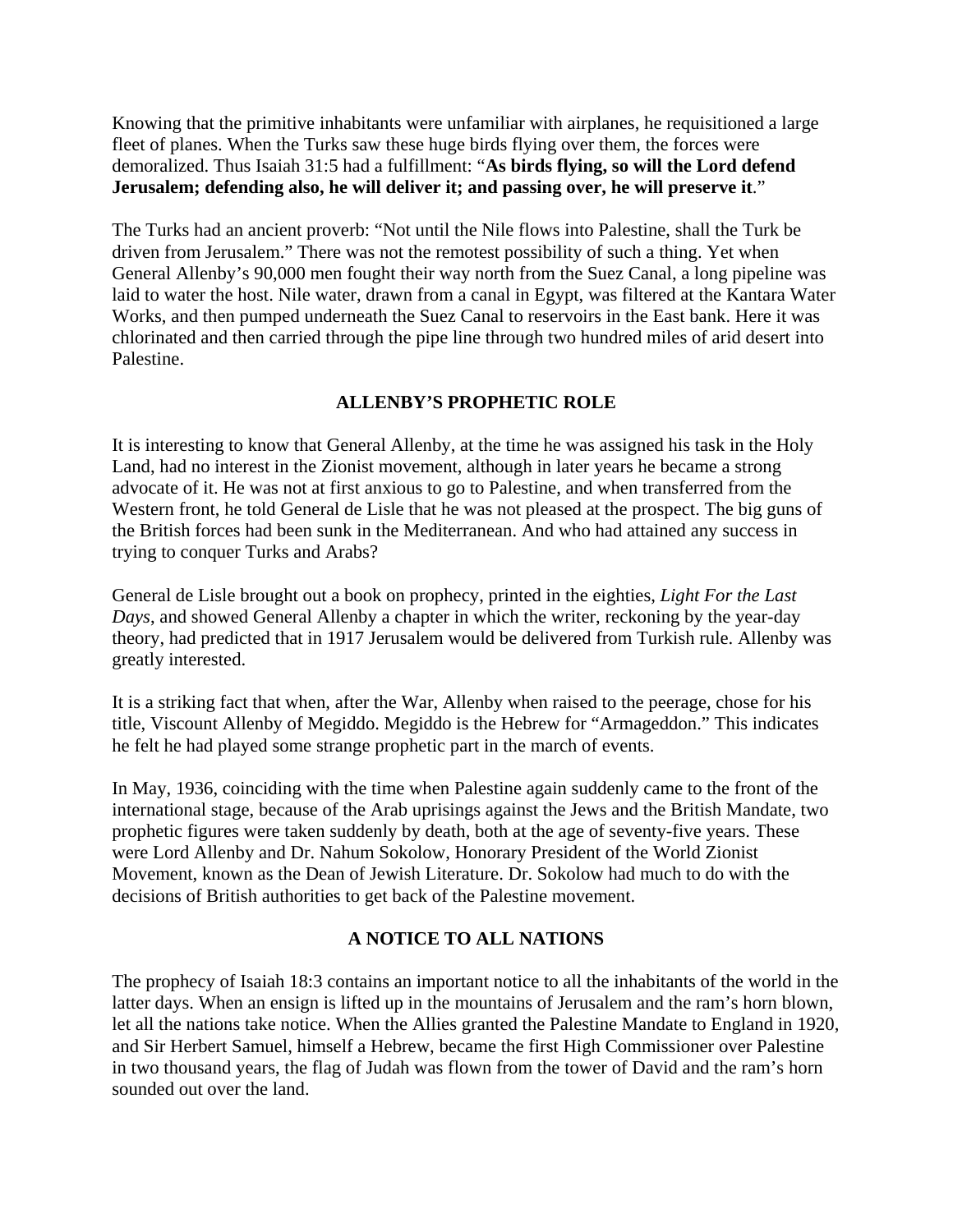The Tower of David is a monument that has served to keep the identity of Jerusalem for many generations. The first fortress built on this site is said to have been built by Herod in 24 B.C. When Titus took Jerusalem in A.D. 70 he preserved the towers, but when Julius Severus took the fortress in A.D. 135 he reduced all to ruins. Hadrian rebuilt it, and it was demolished again in 1219. The Turks erected it again in the sixteenth century. The present tower is four hundred years old. From this historical site, the ram's horn sounded forth, and the flag of Judah flies today.

According to the prophecy important events are to follow. What has happened? The Jews at once started to return to Palestine and organizations were formed throughout the world to promote Palestine colonization. Within a short time, the Jewish forces were split into quarreling factions and it appeared that Zionism would accomplish nothing.

# **HITLER, THE MODERN HAMAN**

Then came Adolph Hitler, the modern Haman, an inveterate Jew hater. Strange to say, there are Christian leaders in America who have been so gullible as to be taken in by Hitler's anti-Jewish statistics and to glorify this "Aryomaniac" as the Saviour of the German nation from "Jewish Communism."

Nazi propaganda concerning the Jewish domination of Germany when Hitler came to power, has been completely exploded. No one can estimate the depths of Hitler's Jew-hate who has not read his book, *My Struggle*, in the unexpurgated German edition which he refuses to allow published abroad.

The Nazi persecution revived Jewish passion for racial and national solidarity. Some of the great scientific experts of Germany, who were Jews, were driven to Palestine to hasten the revival of the land. Stupendous engineering feats were undertaken, great archaeological discoveries were made, and due to the influx of Jewish medical experts, Palestine is being called the Switzerland of the East.

# **BIRTH PANGS OF A NEW NATION**

But thanks to Nazi and Communist propaganda against the Jews in Palestine, and to anti-British propaganda there from Italy, the Jews who have returned, find themselves in serious trouble. It has taken little to fan the fires of the old hatred of Ishmael for Isaac. Remember that the Arabs proudly trace their ancestry to Ishmael, the son of Hagar. The Jews have little chance of dwelling in peace in the land while it is so largely dominated by their ancient enemies.

"**The time of Jacob's trouble**" foretold in Jeremiah 30 is not difficult to conceive at the present time. But will the Zionist movement be stopped? We have before us much evidence that it is God who has opened the doors to Palestine. The door God opens cannot be closed by any man or set of men. "**Here the word of the Lord, O ye nations, and declare it in the isles afar off and say, he that scattered Israel will gather him and keep him as a shepherd doth his sheep**" (Jeremiah 31:10).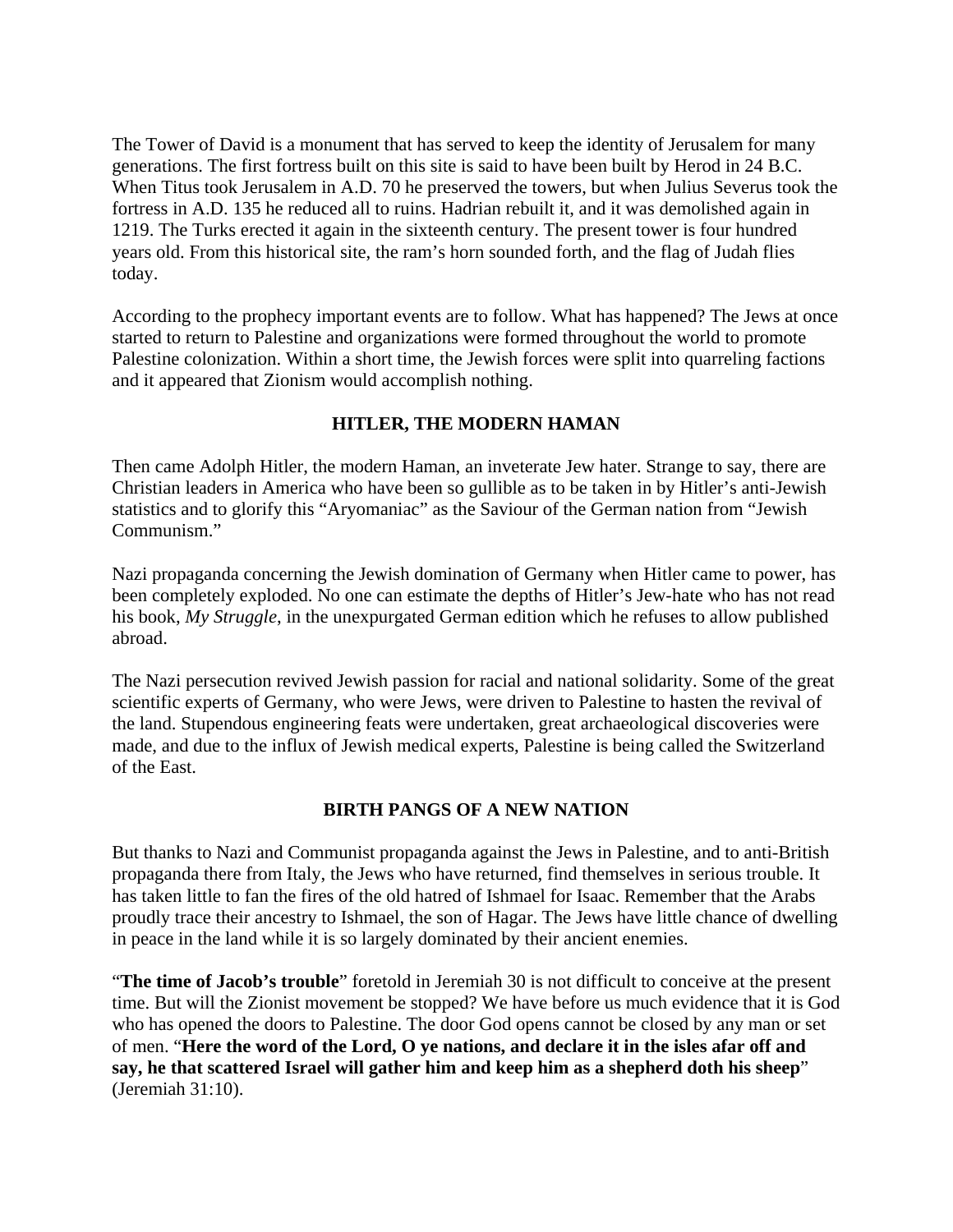#### **DEFINITE PROPHECIES FULFILLED**

It is a remarkable fact that all the Jewish activity in Palestine is being carried on in the Hebrew tongue. Fifty years ago Hebrew was but the language of ancient literature. Today, it is spoken by ninety per cent of the Jews in Palestine. Every Jewish child babbles in Hebrew, the signs are Hebrew, the papers are Hebrew and the new radio stations announces, in Hebrew, every day: "This is Jerusalem speaking." The prophecy of Zephaniah 3:9 declares: "**Then will I turn to the people a pure language**."

"For ages the rains in Palestine have been lacking," writes Dr. Chalmers, "so that the crops could not be produced in their former fulness, Isaiah 5:6; Ezekiel 22:24. Then the Lord renews the rains, according to Joel 2:23; Zechariah 10:1. It is a fact that between 1860 and 1900, the rainfall of Palestine increased over fifty per cent, and the amount of rain equals that of London. No wonder the land is fast becoming a garden like the Garden of Eden. We saw, in the autumn of 1929, the marvelous orange groves in Southern Palestine, beautiful almost beyond compare. Last year the orange crop was the greatest ever, according to experts the most delicious oranges on earth, and over seven million boxes (each containing seventy pounds) were shipped abroad.

#### **MINISTERS LED OF GOD**

In the summer of 1917, the late Dr. F. B. Meyer became convinced through his study of prophecy that the "**times of the Gentiles**" were swiftly running out. He believed that events of tremendous import from a prophetic standpoint were immediately at hand. Dr. Meyer called into his study a number of leading ministers, including such men as Drs. G. Campbell Morgan, A. C. Dixon, Stuart Holden and Dinsdale Young. In Dr. Meyer's study on October 15, 1917, they drew up a resolution to be presented to the churches, calling for a movement for the emphasizing of the study of prophecy. This was to be published.

Before the resolution was in type a crisis developed. The Germans were advancing and it appeared as though the Allied cause was lost. At this time Dr. Weizmann made his discovery known, and in return asked that the British government use its influence to open Palestine to the Jews.

On Nov. 2, Dr. Meyer picked up his morning paper to read the famous Balfour Declaration:

"His Majesty's Government views with favor the establishment in Palestine of a national home for the Jews, and will use its best endeavors to facilitate the attainment of this object."

So startling was this in view of the document prepared by the ministers that Dr. Meyer called the ministers again to his study. As a result it was decided to arrange a great mass meeting in Queen's Hall for December 13 that people might be informed of the prophetic significance of these things.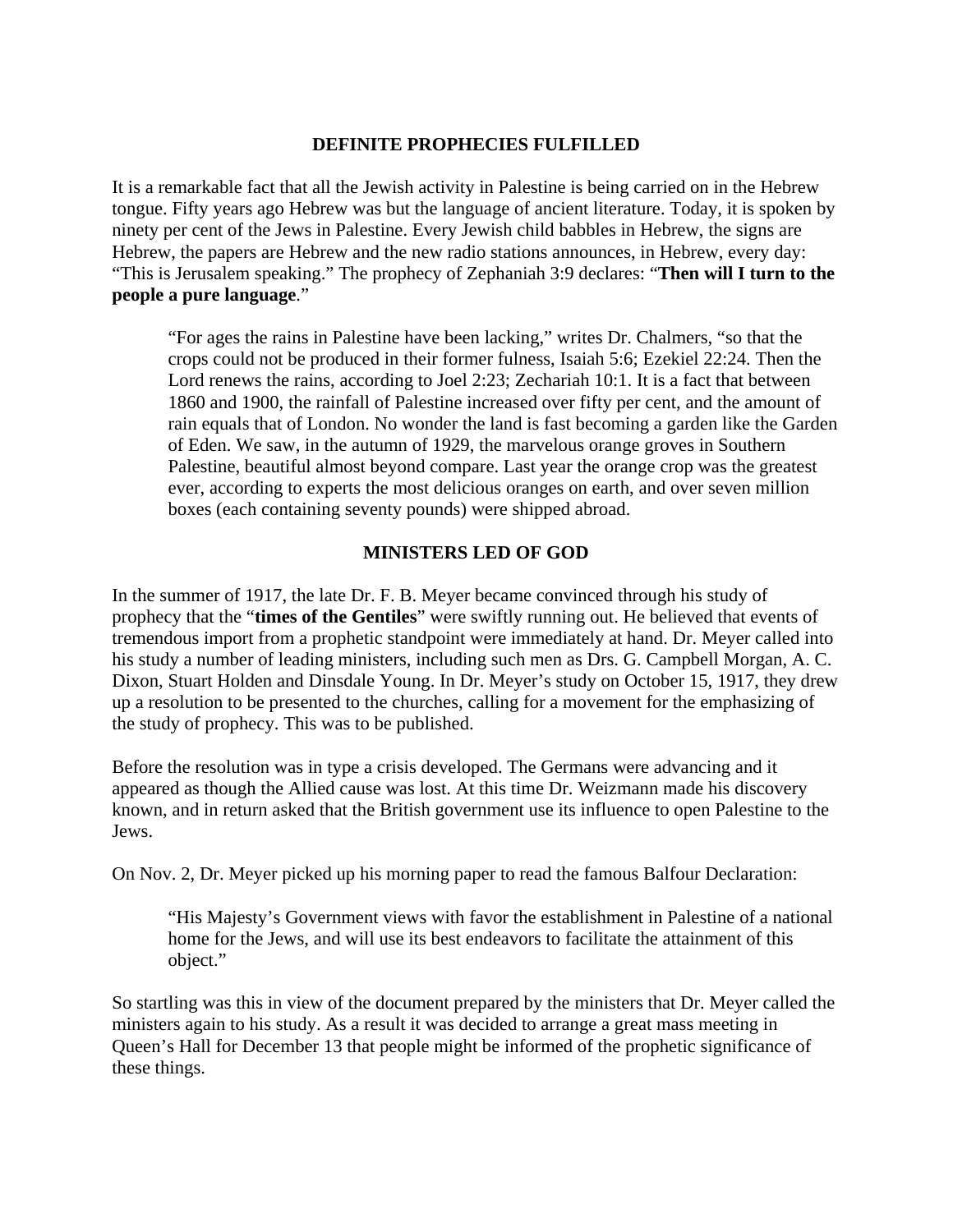Four days before this meeting a miracle occurred. Allenby took Jerusalem without firing a shot, although the Turks had put up signs on the trenches around the Mount of Olives, saying: "No British soldier shall ever come up this hill." In one day, the Turkish domination of the Holy land, which had covered a period of seven hundred thirty years, was brought to an end. The vow of the Turks that before they would surrender they would blow up everything of value in Palestine was thwarted.

Imagine the excitement at the great meeting in Queen's Hall on December 13! Here was positive proof that God had been behind the arrangement of the ministers who had called the meeting, when there was not a probability that these dramatic events would happen! Out of this meeting came the Advent Testimony Preparation Movement which to this day holds its regular meetings in many of the cities of Europe for the study of prophecy. The prophetic conference movement in the United States also grew out of this London movement. Throughout the world, as never before, the cry has been going forth: "**Behold the Bridegroom cometh**."

# **ALLEGORY FROM HEBREW TALMUD**

An allegorical cumulative tale known as the Sephr Haggadah is found in the Hebrew Talmud. In English, it runs as follows:

- 1. A kid, a kid, my father bought for two pieces of money.
- 2. Then came the cat and ate the kid.
- 3. Then came the dog and ate the cat that ate the kid.
- 4. Then came the staff that beat the dog, etc.
- 5. Then came the fire that burned the staff, etc.
- 6. Then came the water that quenched the fire, etc.
- 7. Then came the ox and drank the water, etc.
- 8. Then came the butcher and slew the ox, etc.
- 9. Then came the Angel of Death and killed the butcher, etc.

10. Then came the Holy One, blessed be He, and killed the Angel of Death who killed the butcher, who slew the ox, that drank the water, that quenched the fire, that burned the staff, that beat the dog, that bit the cat, that ate the kid, that my father bought for two pieces of money.

The meaning given is a summary of Israel's history, past, present and future, with a prophetic touch in No. 10, remarkable considering its early date (1731). It runs:

1. The kid, as a ceremonially clean animal, represents the Hebrew race. The Father is the Lord God. The two pieces of money are Moses and Aaron.

2. The cat represents the Assyrians who led Israel into captivity.

3. The dog is the Babylonians who conquered the Assyrians and the Jews, and took the Jews captive.

- 4. The staff is the Medes and Persians who conquered Babylon.
- 5. The fire is the Grecian Empire that conquered Persia under Alexander the Great.
- 6. The water is the Romans who conquered the Grecian Empire, including Palestine.
- 7. The ox is the Saracens who subdued Palestine and drove out both Jews and Romans.